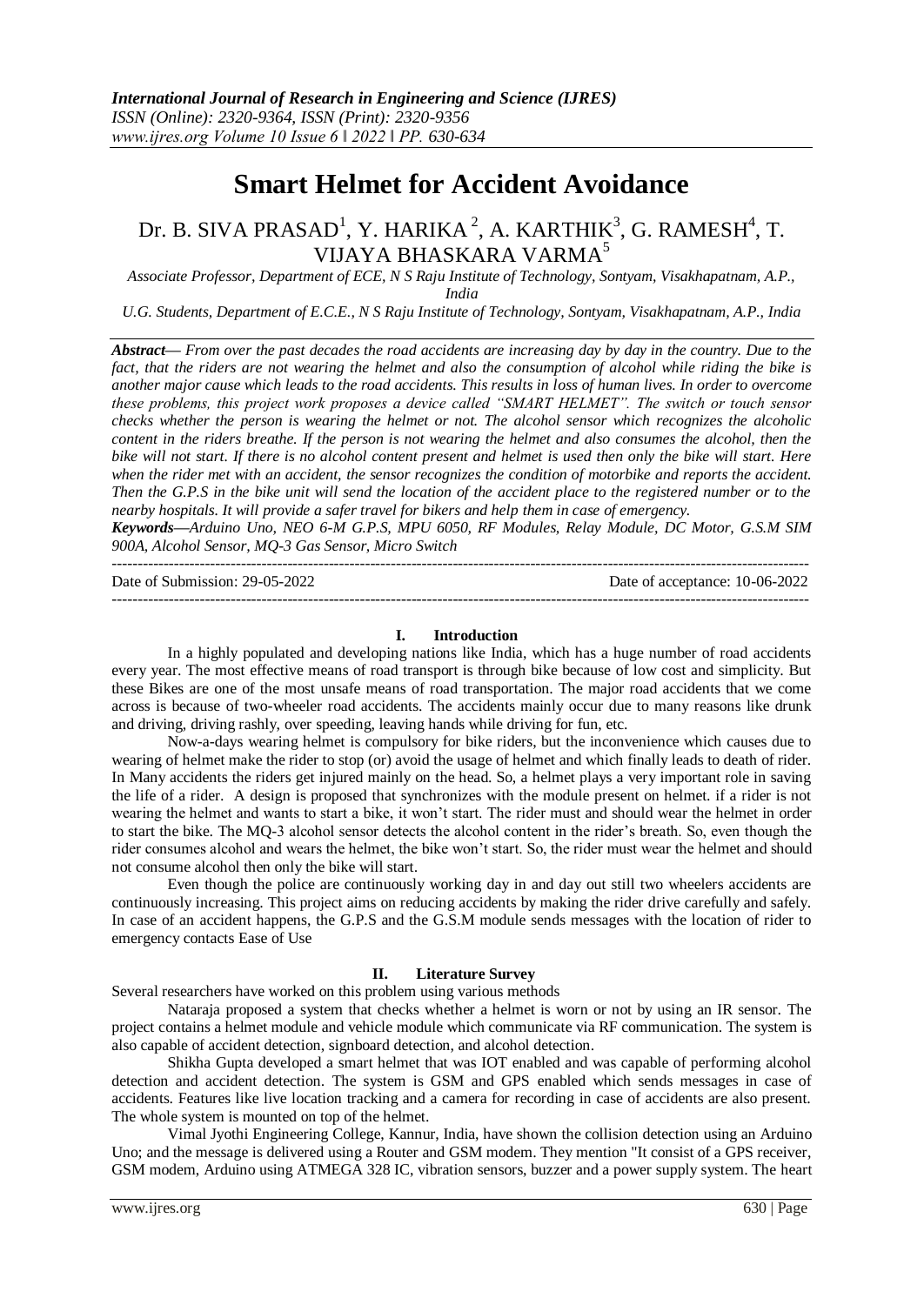of the system is the Arduino uno board, which controls all other blocks in this system." Further they also mention "it takes the value of latitude and longitude from the GPS receiver and transfer it to the preprogrammed mobile number via SMS through GSM modem. And it operates the audio alarm."

Archana had proposed a system which will not allow driver to start the engine without wearing the helmet. When rider wore the helmet, helmet will be locked and engine will be switched ON. This system also identifies the approaching vehicle's speed on both sides of the bike while riding by using ultrasonic sensor and alert the rider by generating vibrations in bike's handlebar.

#### **III. Implementation**



**Fig. 1: Block Diagram**

The block diagram of the Smart Helmet using is shown in above figure 2.1. It consists of two sections, those are Helmet section and Bike section. Here at first at the Bike section, the RF Receiver is in waiting state for a signal from Helmet section along with Arduino UNO, buzzer, led display, relay module, ignition lock and at Helmet section it consists of RF Transmitter, Alcohol sensor, Batteries and a micro switch



**Fig. 2: Bike Circuit Unit**

Here when the user wears the helmet in order to ride the bike, the alcohol sensor and micro switch will check whether the conditions to start a bike have met or not. Here the micro switch will detects/checks whether the use is wearing the helmet or not and alcohol sensor will detect whether the user is drunk or not. After collecting this data, it is sent to Bike unit by RF Transmitter.



**Fig. 3: Helmet Circuit Unit**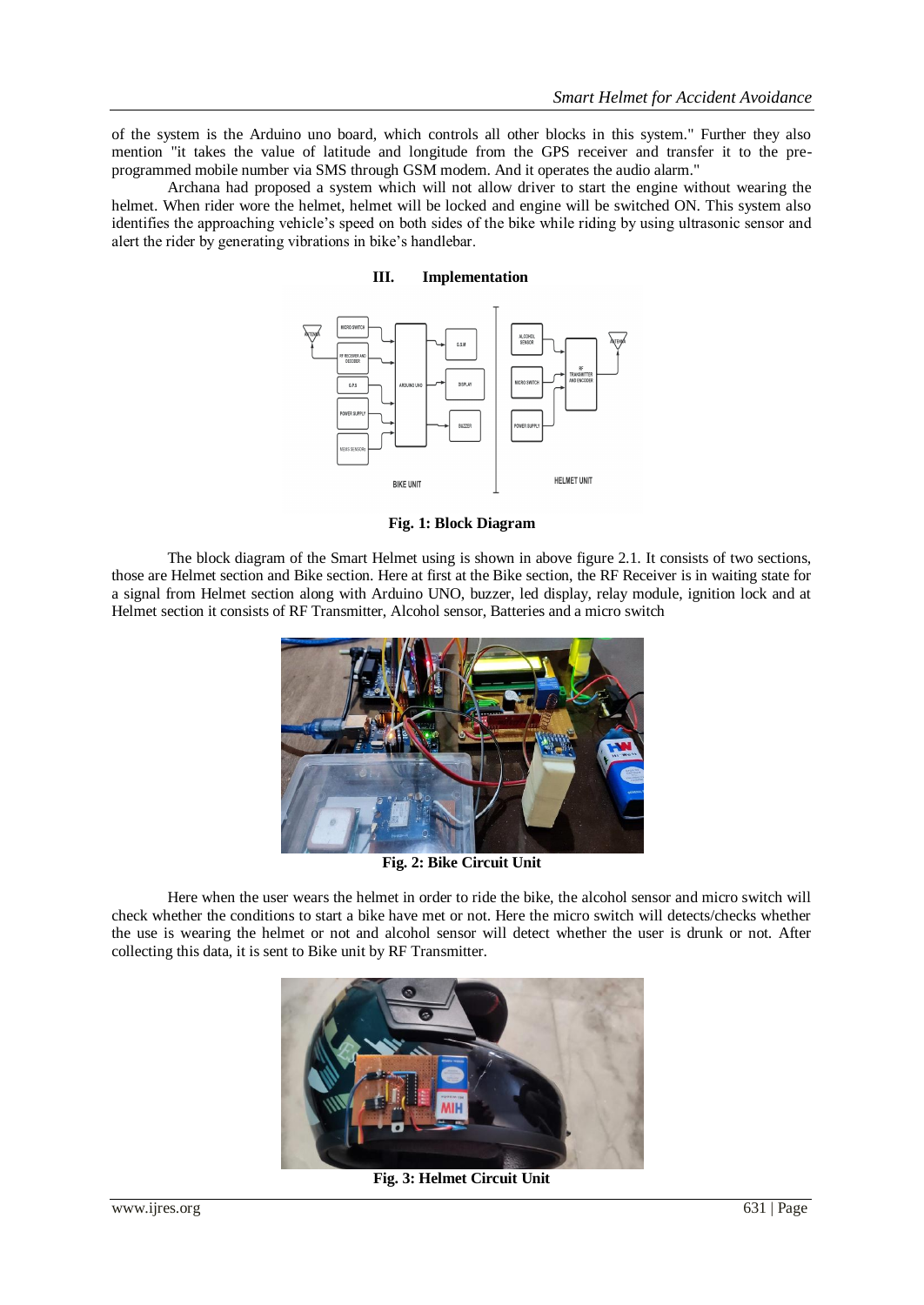In Bike section the data will be received by RF Receiver and it is connected to Arduino UNO board. Here it is programmed in such a way that this Microcontroller will checks whether the user is wearing helmet and whether the user has drunken an alcohol. If either the user didn't wear a helmet or he consumed an alcohol which exceeds the limit the Bike will not Start. If the user wears a helmet and doesn't consume alcohol the bike will start. During the driving of bike if the user accidently took off the helmet it take 2-5 sec delay to stop the bike.



**IV. Result**

**Fig. 4: Starting the Bike Unit**

The above message will display when the rider has started the bike.



**Fig. 5: Message appears when helmet is not worn**

The above message showed when the user didn't wear the helmet.



**Fig. 6: Message appears when Alcohol is Detected**

Here the message will be displayed on screen if the alcohol sensor detects the alcohol content in the rider's breath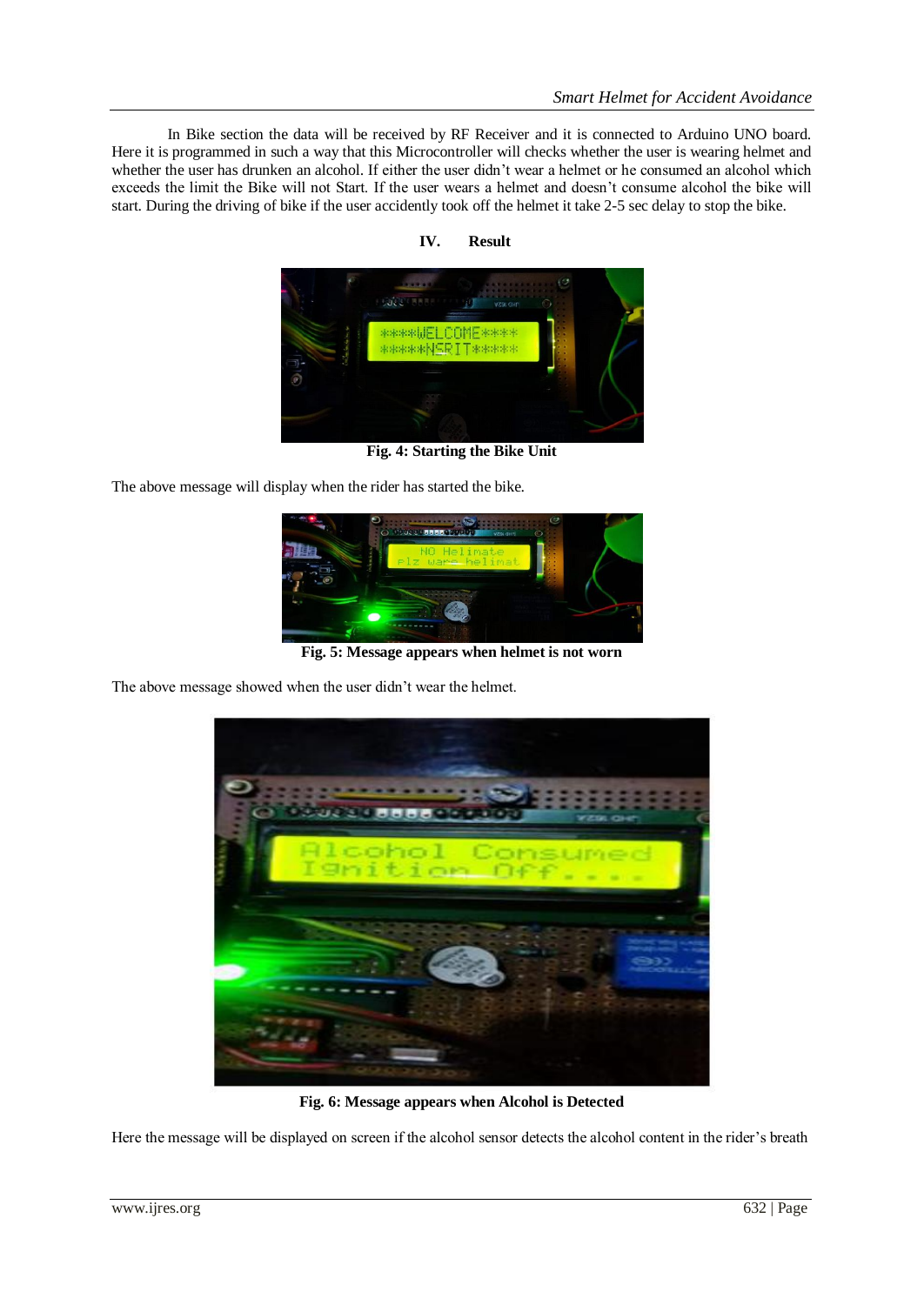

**Fig. 7: Ask information when any accident happened**

If an accident has happened, the MEMS Sensors detects that asks the rider whether the rider is safe or not?

|        | Vehicle Accident Happened Location  |
|--------|-------------------------------------|
|        | http://maps.google.com/maps?q=17.79 |
| ,83.20 |                                     |
|        | <b>Emergency Help Please</b>        |

**Fig. 8: Information sent to Emergency Contacts**

If the rider is safe, he can press the RESET button and the system won't send any message. If the user is badly hurt the SOS signal will be sent to the emergency contacts along with nearby hospitals and ambulances indicating that particular rider has gotten into accident and he needs their help he is in that particular location sending google maps link along side



**Fig. 9: Direction Pointing toward Accident location**

As soon as that contacted person press that link it will display that particular location where the accident has happened.